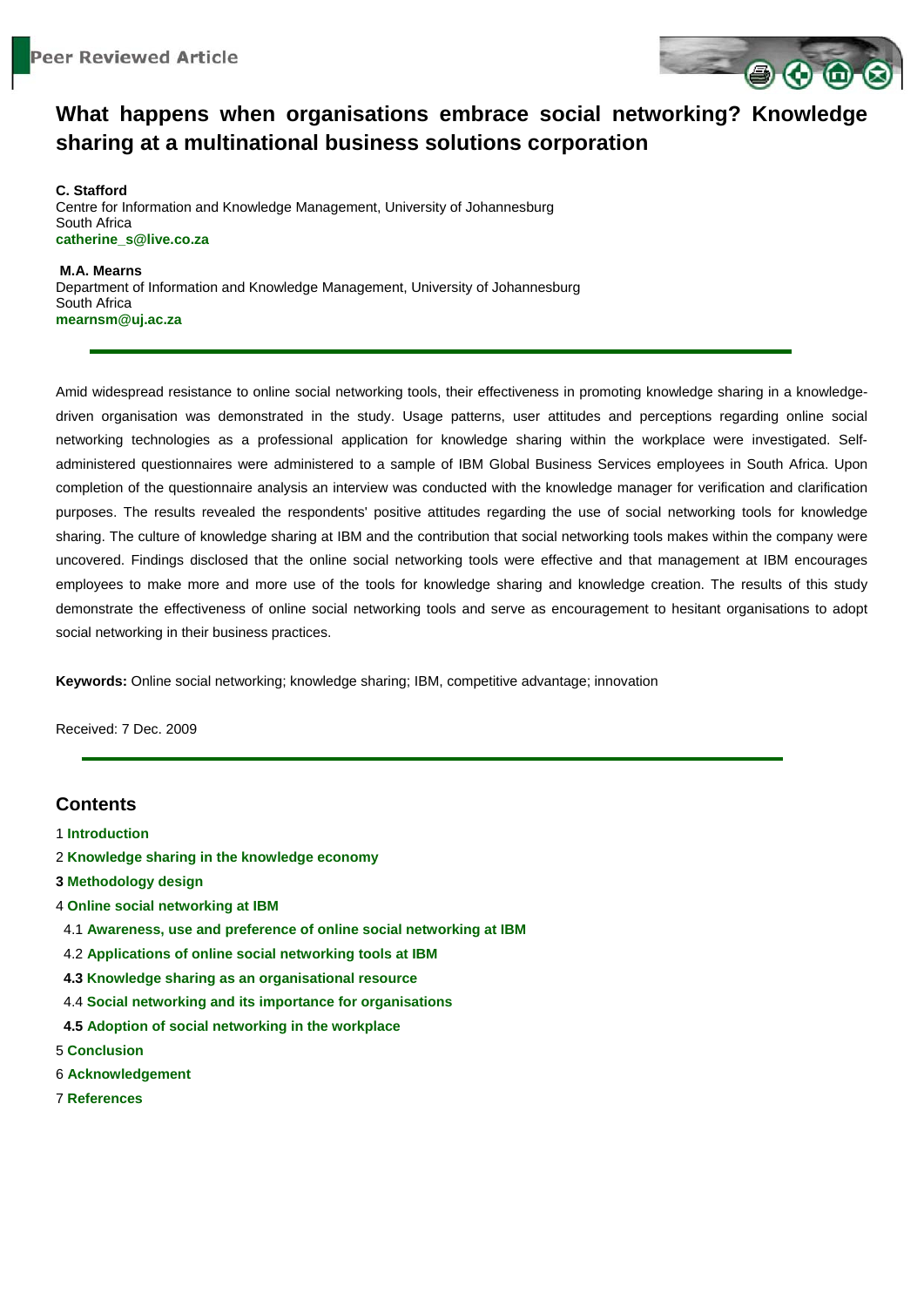

# **1 Introduction**

*The only thing that gives an enterprise an advantage over others is what it knows, how it uses what it knows and how quickly it can know something new.* (Prusak 1996:6)

Knowledge sharing is a concept that has always intrigued practitioners and researchers in the knowledge management discipline and significant research has been conducted into understanding what hampers knowledge sharing and what makes it successful (Chua 2003:117). In current times of continual change, the success of any organisation lies in its ability to utilise knowledge-sharing practices and procedures to create, disseminate and use new knowledge in order to outlive or outlast the competition (Van der Merwe 2004, Van der Walt 2003). Organisations that are able to access their employees' knowledge are those that understand what knowledge is, where it lies and how it can be exploited (Van der Walt 2003). In many organisations, knowledge sharing takes place through informal networks or organisational communication networks and it is through these informal networks, rather than through formal graphs and diagrams, that value-adding information is created (Liebowitz 2007). Knowledge sharing can be beneficial to organisations operating in the knowledge economy. The focus of organisational resources has shifted from tangible resources in the form of books and journals to intangible knowledge sources with the emphasis on tacit knowledge. The ability of an organisation to capture and use these intangible resources adds value to the company and increases the competitive advantage in an economy driven by knowledge. The ability of an organisation to understand where its information and knowledge is coming from and how it is most effectively created lies in the organisation's capacity to create an environment where knowledge sharing and collaboration are promoted.

The use of online social networks (OSNs) has changed the way in which people communicate on a social and professional level. The impact that OSN technologies have had on the way that people interact is not only evident in the growing number of tools that one can subscribe to, but also in the unprecedented growth in the number of subscribers to such technologies. OSN technologies offer a powerful environment in which knowledge sharing and collaboration can take place – one that transcends traditional internal organisational and divisional boundaries as well as physical boundaries in organisations situated in geographically dispersed locations. The use of OSN technologies in organisations, on a professional rather than a social level, is becoming increasingly critical as a way of tapping into the minds of employees and accessing new and innovative ideas and knowledge. Positive attitudes towards and perceptions of the use of OSN tools within organisations can contribute to the conservation and protection of knowledge, and to the enhancement of knowledge sharing and learning among employees. It is argued that knowledge sharing within organisations can be greatly improved through the use of OSN technologies and have a positive spin-off in terms of employee productivity through the creation of online communities of practice (Ferreira and Du Plessis 2009).

However, many organisations remain sceptical about the use of OSN technologies within the company because of the perception that employees will abuse the tools for social purposes rather than for organisational knowledge sharing (McClure 2009:2). There is also a perception that the use of OSN technologies is a waste of time and resources and that private company information could fall into the wrong hands, threatening the competitive advantage of the organisation. However, it is through the use of tools such as blogs, Wikis, forums, virtual communities and instant messaging that employees are able to collaborate and share their ideas and knowledge in an informal setting.

This article argues that OSN tools are highly effective in promoting knowledge sharing on a professional level among employees, especially in organisations that are knowledge dependent within an economy that is driven by knowledge.

One such organisation that has adopted the use of OSN tools throughout the entire organisation is IBM. The empirical research reported in this article was conducted at the Global Business Services (GBS) sector of IBM South Africa. The research findings presented in this article address the perceived scepticism about OSN tools in the workplace and demonstrate both the benefits and the disadvantages of the use of such tools for knowledge sharing.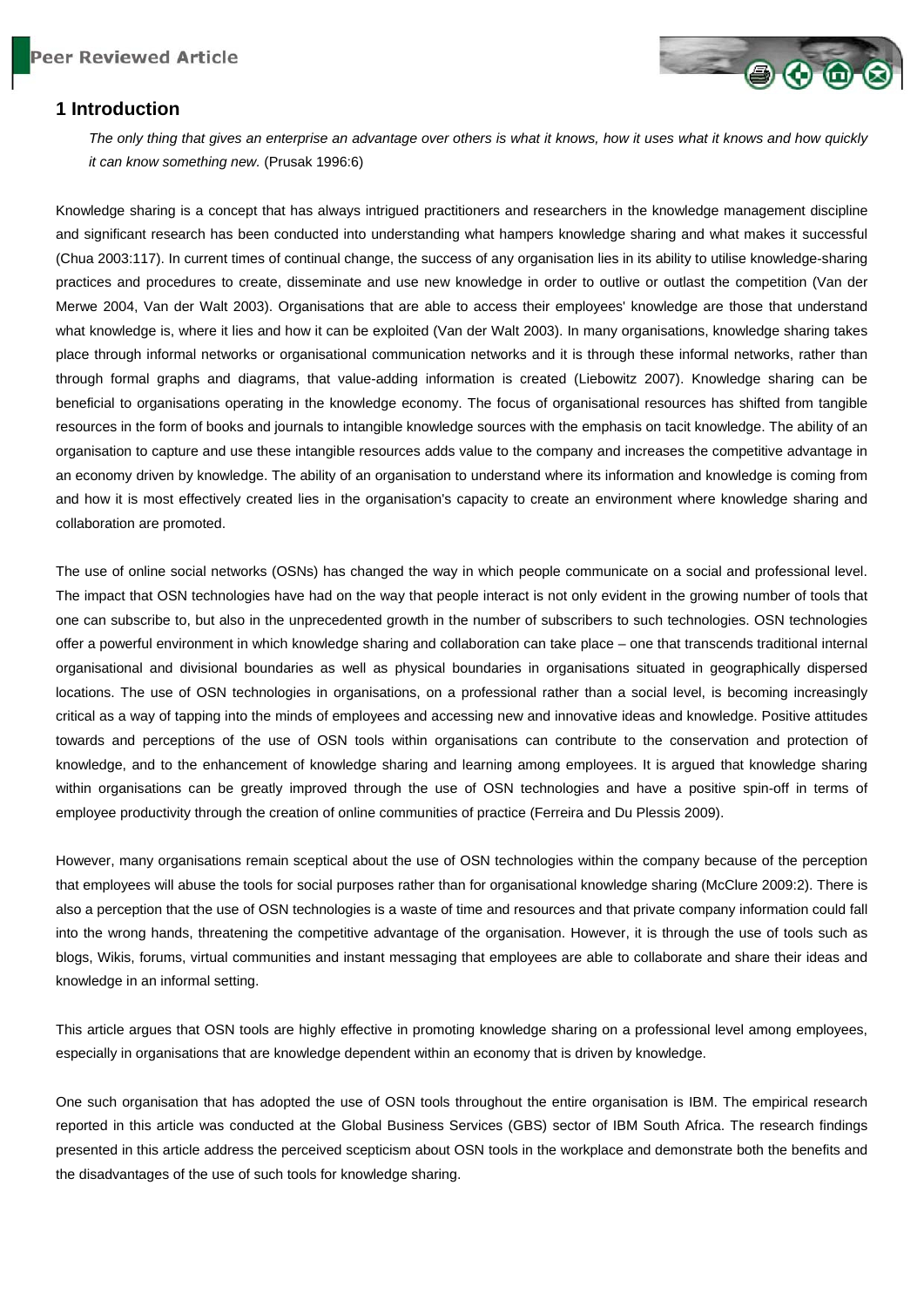

### **2 Knowledge sharing in the knowledge economy**

In the knowledge economy, the creation and use of knowledge replaces labour, raw material and capital as the primary resource of production, and the emphasis is on the ability to gather, create and use knowledge effectively (Clarke 2001:189, Van der Merwe 2004). A knowledge-based economy is one in which 'firms search for linkages to promote inter-firm interactive learning and for outside partners and networks to provide complementary assets' (Clarke 2001:189). Where the focus in the industrial economy has always been on manual labour and the workforce, a different set of skills and expertise is needed in the knowledge economy. Information and communication technologies have driven change in the knowledge economy and have changed the face of business. As a result, the workforce of the knowledge economy needs to be highly skilled and advanced in their thinking and technical abilities (Brooking 1996:1). There are three primary drivers of a knowledge economy, namely, globalisation, information technology and shareholder value (Van der Merwe 2004). OSN technologies support at least the first two of these drivers. OSN is an information technology that transcends any international boundary through the use of Web 2.0 applications such as instant messaging, Wikis, blogs, video and podcasts, real simple syndication (RSS) and file sharing.

Information professionals were some of the first to embrace Web 2.0 technologies (Warr 2008:599). Since Web 2.0 was coined in 2004 much research has been conducted on the effect, advantages, disadvantages and challenges facing users, administrators and organisations to manage the growing popularity of OSN technologies (Ferreira and Du Plessis 2009, Goetchius 2008, Liebowitz 2007, McClure 2009, Reid 2009). The ability of people to collaborate and interact with information, self-publish, share expertise and find resources using Web 2.0 technologies is deemed an easier and cheaper system than any other earlier knowledge management system (Warr 2008:602). Research points to the need for Web 2.0 technologies to be managed very carefully for it to reach its full potential as a collaboration business tool (Schneckenberg 2009:234). Some of the recommendations of such research are that employees should be empowered to use Web 2.0 technologies as knowledge management systems. Furthermore, governance structures of organisations should create liberal work cultures to successfully implement Web 2.0 for knowledge sharing (Schneckenberg 2009:234).

Organisations in the knowledge economy focus on the knowledge they possess as well as on how they can capture and use that knowledge to the benefit of their organisation. Knowledge has become a resource without which no business can be successful, and the sharing of that knowledge has become a vital and natural part of business for many organisations. Organisations have had to learn how to create environments where employees are willing to share their ideas, thoughts, experiences and expertise for others to learn from.

The primary aim for organisations in the knowledge economy should be to exploit knowledge-sharing practices in order to build their intellectual capital base (Zhou and Fink 2003:39). In many cases, knowledge sharing within organisations takes place informally between employees and through the organisation's communication networks. It is because of this that the notion of using social networking within organisations for knowledge sharing was developed. The idea was that if employees would use these networks to share their knowledge and collaborate on an informal level then these tools should be available as part of a systematic process within the company (Van der Walt 2003). Organisations that are successful in accessing the knowledge of its employees are those that understand what knowledge is and know how they can exploit it (Van der Walt 2003), thus leading to innovation.

Innovation is about the purposeful application of information, creativity and initiative in creating a different value from resources that surpasses that created by their competitors (Business Dictionary 2009). In the knowledge economy, the ability of organisations to be innovative and creative and thus to create new and better products than those of their competitors enables them to gain a competitive advantage. According to Amidon (1999), innovation, more specifically knowledge innovation, is 'the creation, evolution, exchange and application of new ideas into marketable goods and services'. Knowledge innovation is more applicable in the knowledge economy as it encompasses the use of the knowledge of employees to develop new and creative products.

In a company, informal networks are conducive to knowledge sharing. Such networks are generally established casually when people meet regularly, for instance at lunchtime, when they fetch coffee or water, or when they visit across departments and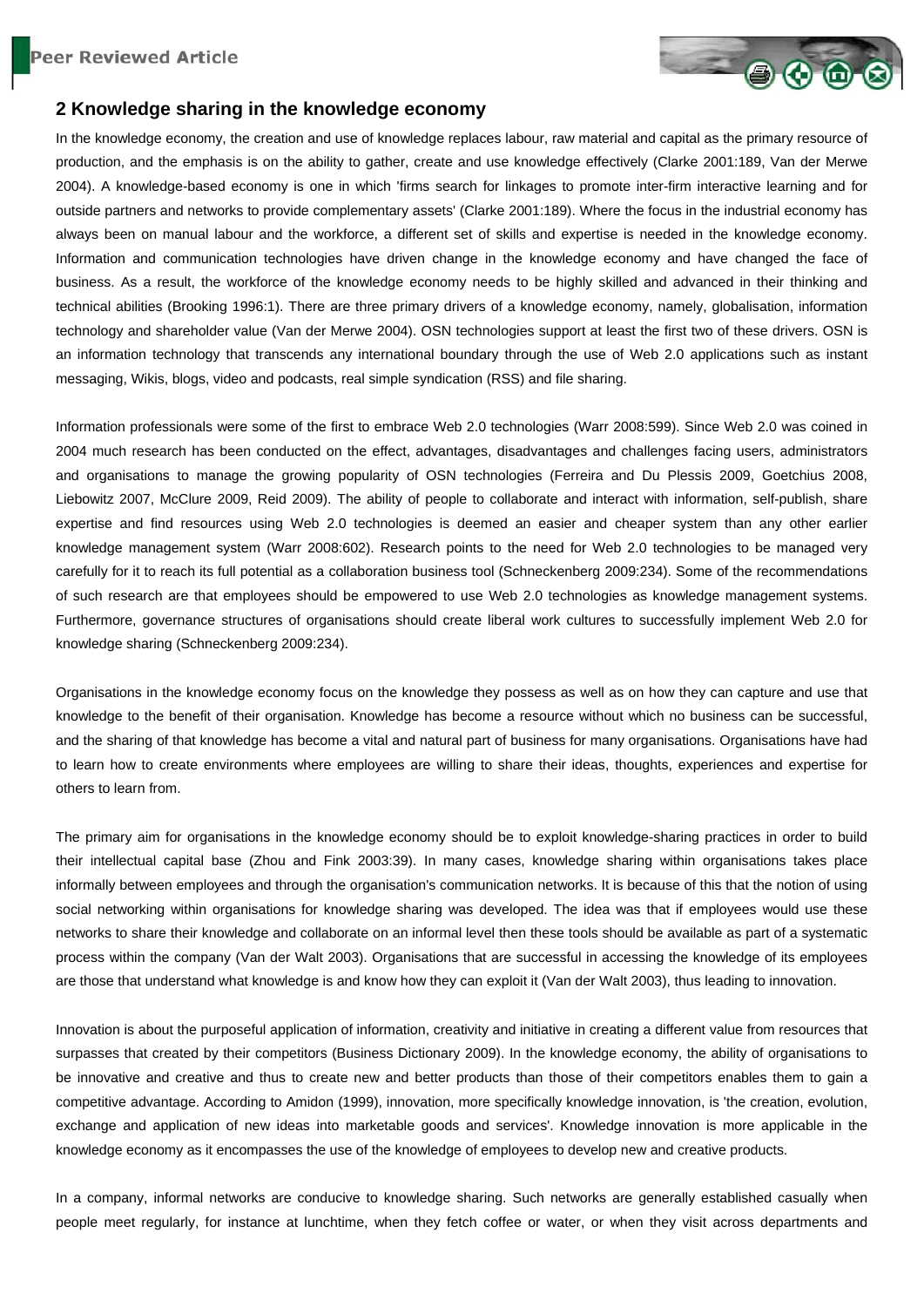

beyond divisional boundaries. The connections that are made through informal human networks using OSN have the ability to increase the organisational intelligence of individuals (Liebowitz 2007:1). These connections remain undocumented and although tacit knowledge is exchanged there is still no tangible evidence of such interactions.

The Internet has changed the way people communicate. One of the core means of communication in the knowledge economy is through the use of the Internet and, more specifically, 'within the confines of a social network' (Goetchius 2008:5). Large groups of people can communicate effortlessly and efficiently through social networks, and the online, virtual experience is unlike anything the world has ever experienced. The creation of new knowledge is one of the main reasons for companies showing an interest in social networking (Liebowitz 2007:11). Admittedly, as many authors have pointed out, social networking has risks and disadvantages, such as causing addictive behaviour, posing threats to privacy possibly resulting in fraud, corporate espionage and exposure to malware (Ferreira and Du Plessis 2009). All of the reported risks can however be minimised and managed, either on an individual or an organisational level, especially if the risks are clarified and understood in the workplace.

IBM has embraced OSN technologies and encourages employees to make use of these technologies. The investigation to determine the usage patterns and user attitudes towards the use of OSN technologies for knowledge accessing and sharing in the IBM GBS sector in South Africa revealed valuable application possibilities for organisations.

### **3 Methodology design**

The research design followed an exploratory and descriptive approach using the survey method. The instruments that were used were online self-administered questionnaires and an in-depth structured interview.

A decision was reached to conduct one structured interview with a knowledge manager at IBM to gain insight into the knowledgesharing culture at IBM and how it is encouraged and supported. The interview further addressed a number of pressing questions that could not be dealt with in the questionnaire, such as how IBM identifies and manages its intellectual capital and how it manages the information and knowledge shared through the OSN tools. The interview was developed after the self-administered online questionnaires were analysed. It served to verify the responses from the questionnaires and filled some gaps after the questionnaire analyses were concluded.

The questionnaire was used to measure the opinions and perspectives of the users of OSN technologies in IBM's GBS division. Their awareness, use and preference of OSN tools, the application thereof in IBM, knowledge sharing as an organisational resource and the importance of OSN for organisations formed the constructs of the questionnaire. Consultants from offices across South Africa adhered to the criteria that had been determined for the purposive sampling. A single criterion was that a potential respondent had to use at least one of the in-house OSN tools for business purposes. A research population of 212 consultants adhered to this criterion of being active users of at least one OSN tool. According to De Vos (2002:201), for every 200 people in the research population, 32% of the population should be represented in the sample. The sample for this research was therefore aimed at 68 respondents. Fifty-six responses were received, constituting 26,4% of the research population. However, prior to data capturing, the integrity and accuracy of the questionnaires were verified and 49 complete and valid questionnaires could be used for data analysis. The resultant 72% response rate of the initially intended sample (49 of 68) was consequently found to be adequate for the purpose and scope of the study.

Quantifiable responses from the closed-ended questions were analysed statistically and responses from the interview and openended questions were clustered according to identified themes. Descriptive analysis was done.

### **4 Online social networking at IBM**

IBM is an international software and hardware developer and business solutions provider with one of the most advanced and envied social networking architectures in the business world to date. IBM realised the benefits of social networking early on and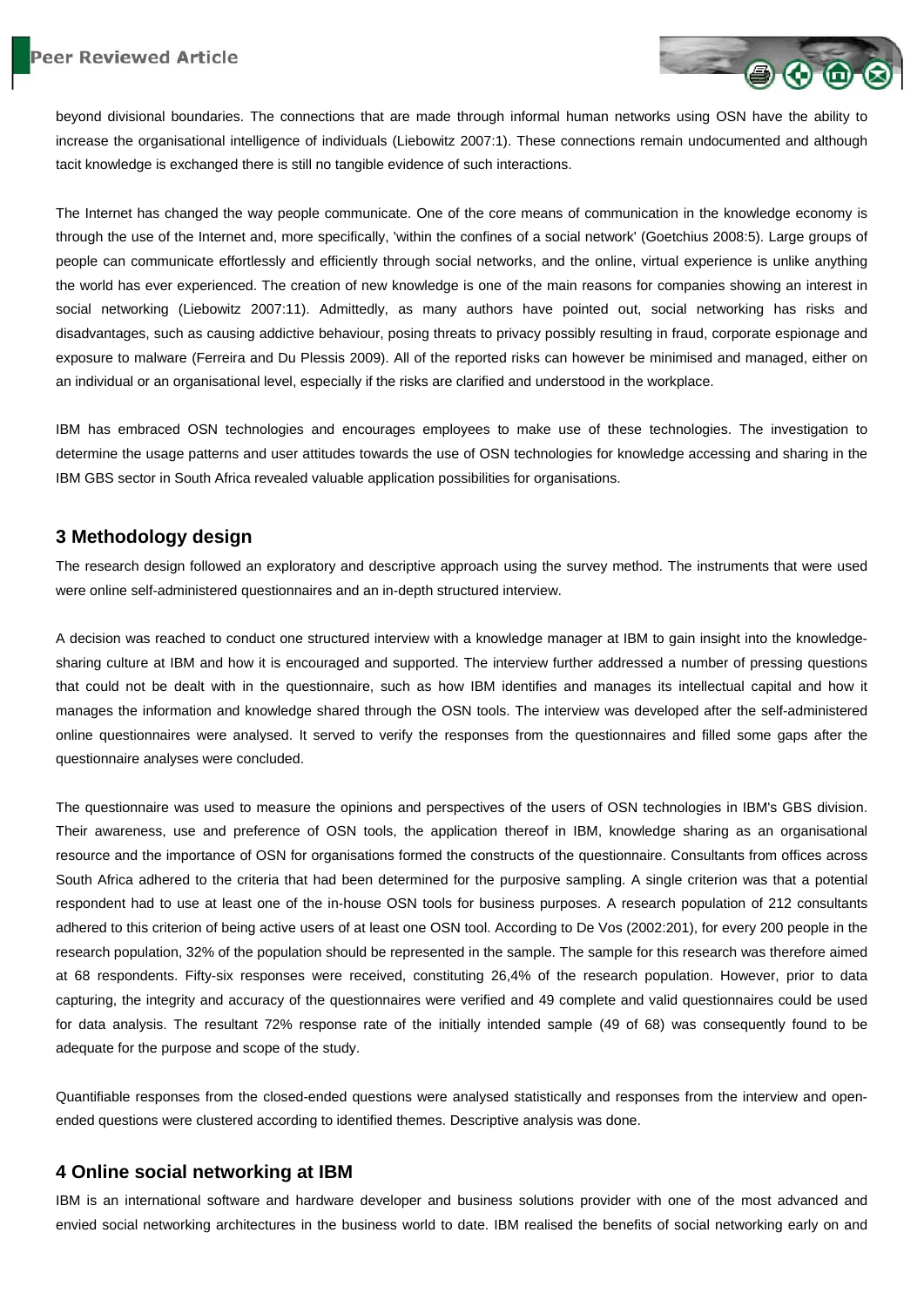began developing their own in-house tools. This globally integrated enterprise has about 39 different social networking tools which are used throughout the company on a daily basis (Reid 2009:34). IBM's 'On Demand' workplace provides all IBM employees access to any company information they need. It provides employees with access to their own and other employees' professional profiles, making it easy to locate subject matter experts. The workplace also gives employees access to online communities of practices where employees with interests in topics can discuss these topics with their peers. The 'On Demand' environment is a place where discussion boards, instant messaging and news feeds are available, and it gives employees access to a number of services. This allows them to make 'to-do' lists, store information, bookmark important pages and generate RSS feeds on any topic, project or business news in which the employees might have an interest (Dines 2008:1). Over 398 000 professionals at IBM have access to a choice of technologies they may use, based on their needs and preferences. The organisational intranet (W3 portal) provides a common user interface system that supports the company's knowledge management strategy, enabling the translation of the company's tacit knowledge into explicit knowledge and placing it in a position to identify and harness its intellectual capital. The questionnaire results shed light on the OSN awareness, usage and attitudes towards preferred tools at IBM.

⊙

#### **4.1 Awareness, use and preference of online social networking at IBM**

Thirty-two of IBM's in-house collaboration tools were listed and respondents were requested to indicate those that they were aware of, which of the tools they used and which of the tools the respondents preferred most (Figure 1).



**Figure 1** Awareness, use and preferences of social networking tools at IBM

Figure 1 indicates that all the listed tools, with the exception of one tool, namely BlueReach, were familiar to respondents in varying degrees. Awareness, use and preferred use are in all cases strongly related to each other and the interviewee shed light on possible reasons why some of the tools showed poor use and preference. Tools that reflected low use and preference levels were those that were introduced in the 12 months prior to the study period as part of IBM's ongoing programme to introduce new tools and gauge their adoption rates. IBM encourages the development of new tools and tests the adoption rates internally as one methodology of assessing whether the tools could have commercial potential and whether they should be packaged for resale in the market. This means that user preferences can change over time as more people become aware of the different tools that are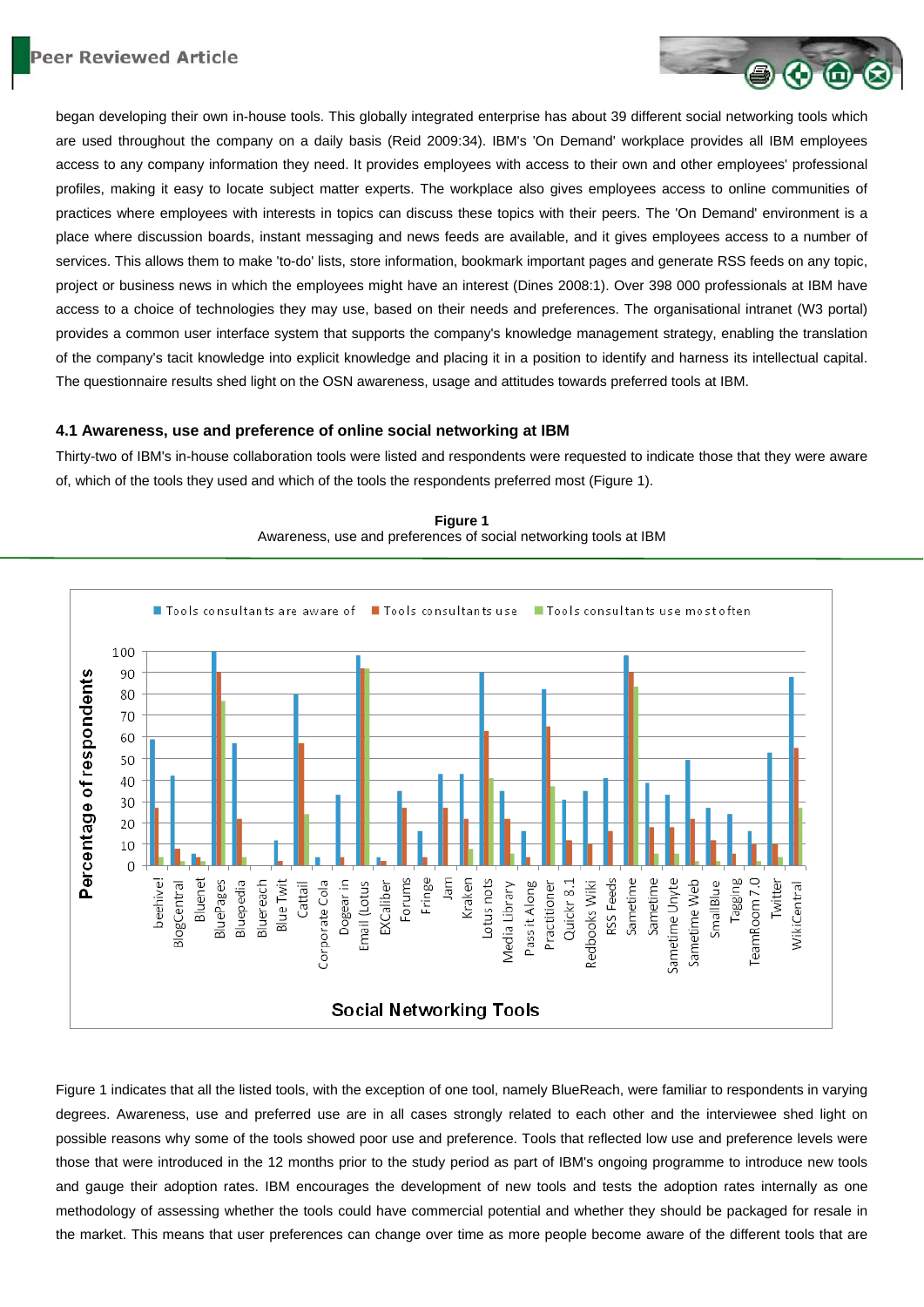available and the benefits that each tool offers users. A tool like beehive!, IBM's internal version of Facebook, was known by almost 60% of the sample, but only 30% of the population used the tool and a very small percentage indicated it as a preferred tool. Ninety-two per cent of the respondents said that they used e-mail and selected it as one of their most preferred collaboration tools. The tool that had the second highest level of awareness and use was Sametime, IBM's Instant Messaging tool. Ninety per cent of respondents said that they used Sametime and 84% selected it as one of their most preferred tools.

 $\bullet$ 

#### **4.2 Applications of online social networking tools at IBM**

The research revealed that although OSN technologies were being investigated as an effective means of knowledge sharing, 90% of respondents indicated that they still made use of the telephone and face-to-face discussions with peers. Communities of practice were also considered to be an important part of sharing and accessing new knowledge and the results showed that respondents would rather consult people in their own networks for knowledge sharing than go to managers or consult external experts and forums. The interviewee indicated that other processes and tools used by the company are advanced and specialised and allow employees to access what they need. IBM supports different processes and practices. For example, the interviewee revealed that there were thousands of world-wide communities of practice and if none of these met the requirements of a particular subject or problem, a business justification proposal could be submitted and a new community of practice would be started. These results illustrate that although OSN tools play a major part in the sharing and accessing of knowledge, the tools have different application possibilities. It is also evident that the telephone and personal contact still play a significant role, regardless of other online possibilities.

Nevertheless, the findings illustrate the important role of OSN in the daily activities of IBM employees. Ninety-four per cent of the respondents indicated that they used OSN tools to find information, 88% of the respondents used OSN tools to communicate with others and 76% of the respondents used OSN tools to collaborate and share knowledge. Forty-seven per cent of the respondents used the OSN tools to access subject matter experts and 47% stayed informed of new developments. Six per cent of the respondents gave 'other reasons' why they used OSN tools and specified that 'communicating with colleagues on a social level' and '[l]earning and enablement – especially for global teams and cross-lines of business engagement' were important to them.

Usage patterns of OSN tools reflected positive trends for the use of such tools in the workplace. The usage frequency of OSN tools revealed that 47% of the respondents described their daily interaction as all day, every day. Forty-three per cent of the respondents used OSN tools every day, 8% said they used the tools several times a week and none of the respondents indicated that they never used the tools.

The main themes identified for the open-ended questions in the questionnaire and the interview were clustered under the themes of *Knowledge sharing as an organisational resource*, *Social networking and its importance for organisations* and *The adoption of social networking in the workplace*.

#### **4.3 Knowledge sharing as an organisational resource**

From the questionnaire findings it is evident that OSN tools at IBM are widely used to access and share knowledge and thus create new organisational knowledge. When asked if the use of OSN tools contributed to the enhancement of knowledge sharing and learning within IBM, the interviewee said that knowledge sharing in IBM is something that is a natural part of the company culture and is powerfully encouraged by leaders within the organisation. IBM regards knowledge sharing as something that is not just natural, but as the 'heart beat' of the company. The interviewee indicated that IBM employees do not think about knowledge consciously any longer and that 'knowledge has oxygenated the project management process at IBM'. The OSN tools that are available to the company make it much easier to share and create knowledge. The OSN tools on offer allow consultants to create and build their people networks and the tools allow IBM to build their internal knowledge assets.

Knowledge assets are built through a formal process that is in place at IBM in order to identify intellectual capital through the Practitioner Portal. This is a centralised and customisable knowledge repository which consists of eight smaller specialised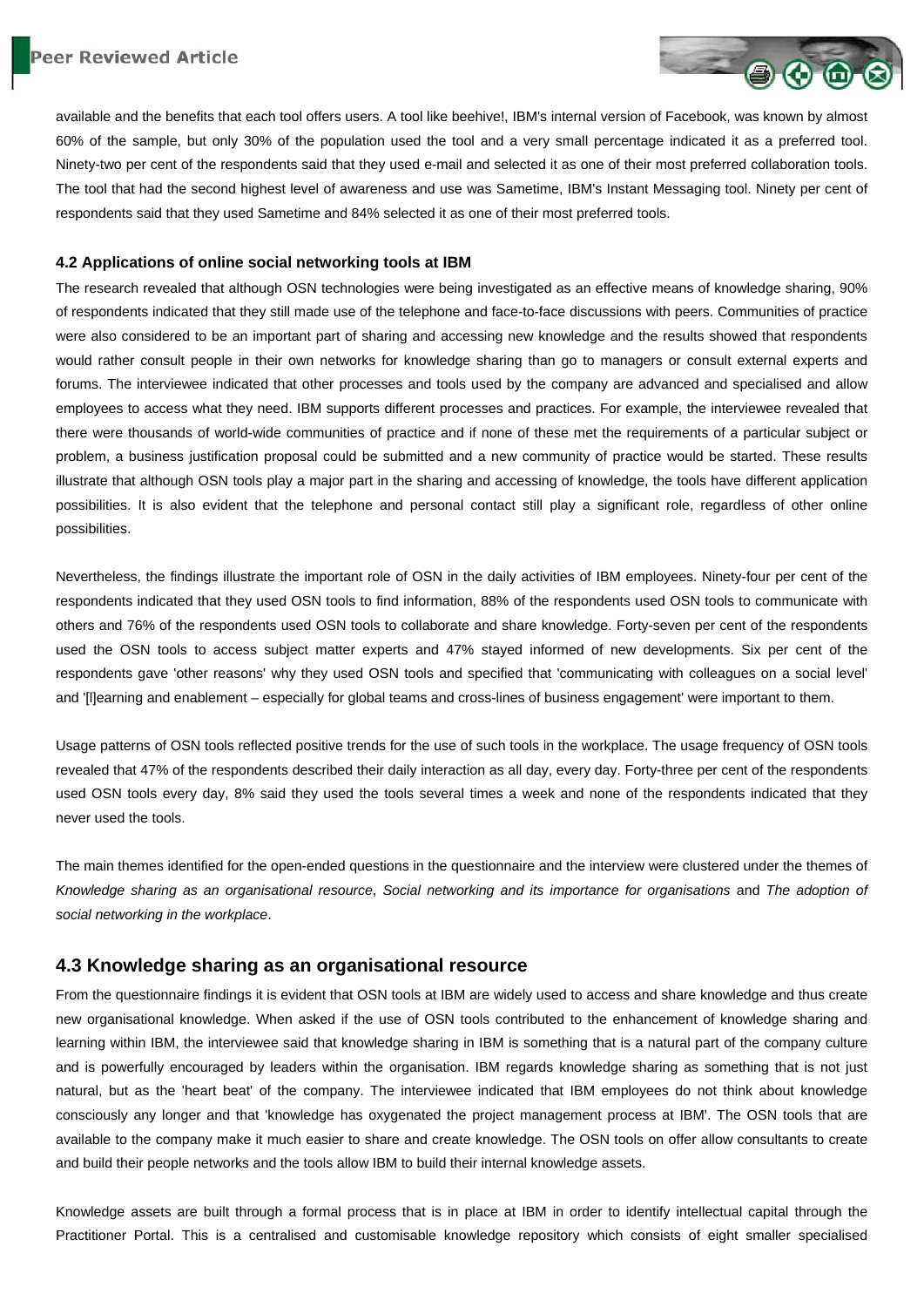

knowledge portals. Searches for specific content, subject experts and learning can be done across all eight portals or only in selected portals. IBM Global has a permanent and fairly large knowledge portal team that supports the portal. This includes processes ranging from knowledge contribution to maintenance and consistent assessments, to ensure suitability of knowledge content on the portal.

Even though intellectual capital was being traced in the organisation at the time of the study, information and knowledge sharing using OSN were not yet being managed, other than Wikis linked to certain OSNs. The interviewee did not believe that this was necessarily a flaw. Information and knowledge communication over the OSN platforms are received from employees as input that would eventually become part of a deliverable or product. The deliverable is quality assessed in terms of implementation success at clients to judge its reusability before it is regarded as a knowledge asset and included in the repository.

The essence of knowledge sharing as an organisational resource was illustrated by the interviewee using an example of a graduate who entered the company at the beginning of 2009. He had no work experience and no idea of how things worked at IBM. Within two months he had submitted his first knowledge asset (an industry-related White Paper based on his relevant postgraduate research) and identified a global technology project that he wanted to become a part of.

According to the interviewee, IBM strives to employ knowledge workers who are expected to share, to be alert, to be informed, to identify with business issues and to come up with workable solutions. As they share the knowledge they have gained by creating deliverables in the course of their work, it becomes possible for them to enter into a kind of social contract with their direct manager. Employees do not tolerate micromanagement from anyone, as they are professionals who are expert at what they do. The recognition they receive for excellence in delivery is valued in IBM.

The interviewee identified one main section where knowledge sharing could be improved: there could be greater openness between projects of a similar nature globally. The confidentially of projects makes it very difficult to determine who is working on projects or to find any information about the different projects before project closure has taken place. One has to go through many processes and people in order to find any information on live projects. Obviously confidentiality has to be adhered to but communication between the different live projects could be beneficial to greater knowledge sharing.

The interviewee referred to IBM's flexibility and principles of adopting innovation as a process, which allows workers the necessary freedom to think autonomously and come up with innovative, yet workable solutions. This approach allows users the opportunity to reach an understanding of things on their own within their networks and to be as creative and innovative as they can be. IBM says: 'You know the rules, go and play.'

The literature shows that in the knowledge-based economy 'successful enterprises are those that consistently create new knowledge, disseminate it widely throughout the enterprise and quickly embed it in new technologies and products' (Van der Walt 2003:1). According to Choo (1996:329), organisations use information in a strategic manner in three areas of the company to understand and deal with change in the environment, to create knowledge for innovation and to use information for making decisions. When people are able to understand the external environment, they can assign meaning to events and act accordingly. Knowledge creation is about the conversion of people's ideas and insights into knowledge, successfully implemented and used in turn to assist in the creation of new knowledge and products, which consequently enhances the performance of the company.

Organisations operate in a dynamic and ever-changing globally competitive environment in which they have to adapt to a variety of changes on a daily basis. For organisations to maintain their competitive positions in such a dynamic environment, it is important that they are able to gain new knowledge, distribute it wisely among users throughout the company and use the knowledge effectively to develop new technologies, processes and products to improve current operational efficiency and productivity (Van der Merwe 2004). The problem that many organisations face is gaining access to this knowledge. However, if organisations were to realise the importance of OSN technologies for knowledge sharing in their organisations, access to this knowledge would follow.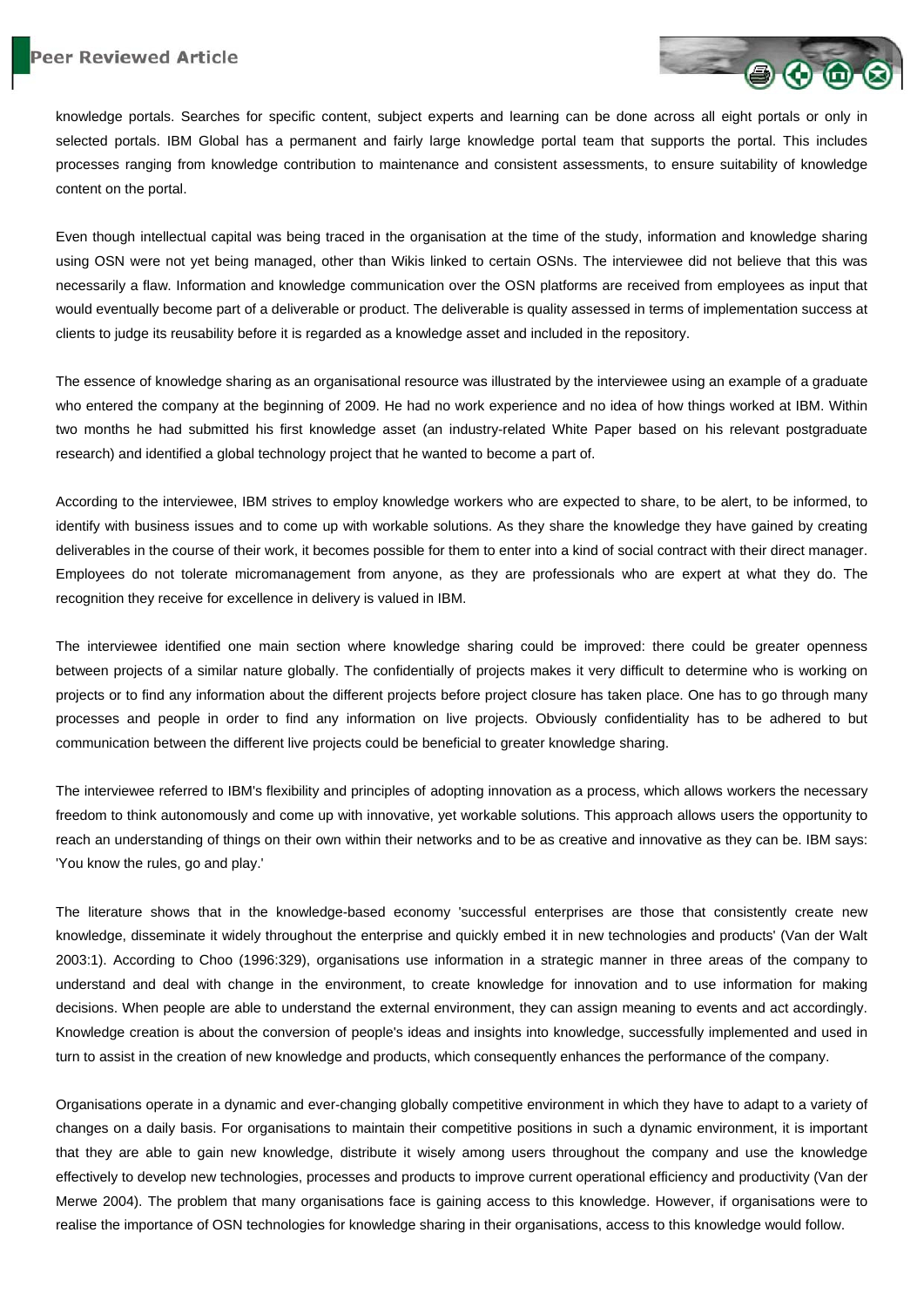

#### **4.4 Social networking and its importance for organisations**

The interviewee indicated that OSN tools are used both consciously and unconsciously. Employees often use Sametime as an immediate knowledge-sharing discussion in an unconscious manner and will consciously use it to request information that they need, for instance, in locating subject matter experts or working and collaborating on projects, often on a global level. Respondents reacted to the open-ended question by indicating that they would not be able to do their jobs without the use of OSN tools. One respondent indicated that 'quite simply, without them [OSN tools] we cease to function'. The interviewee indicated that knowledge sharing is indispensible to the organisation and has become a natural process of sharing knowledge, learning and innovation while avoiding duplication.

Figure 2 indicates the extent to which respondents feel that the OSN tools enhance their knowledge-sharing patterns, the extent to which respondents feel that OSN tools promote knowledge sharing and the extent to which OSN tools contribute to the retention and protection of knowledge.



**Figure 2**  Value of online social networking for the business

The results confirm the positive attitudes that previous questions indicated towards the use of OSN tools at IBM. Respondents found the tools an effective means of sharing and accessing knowledge: just over 50% of respondents were of the opinion that knowledge-sharing patterns are enhanced to a 'large extent' and just over 30% felt that knowledge-sharing patterns are enhanced to 'some extent' through the use of OSN tools. More than 70% of respondents stated that the use of OSN tools promotes knowledge sharing and learning within the organisation, which not only shows that consultants at IBM feel that they are able to share knowledge through the use of OSN tools but also that respondents have a positive attitude towards the use of OSN tools. Respondents were of the opinion that OSN is useful in a business sense. A strong link exists between how beneficial OSN tools are in their line of work and whether they perceive OSN to have business value. Seventy-three per cent of the respondents indicated that OSN had business value to a 'large extent'.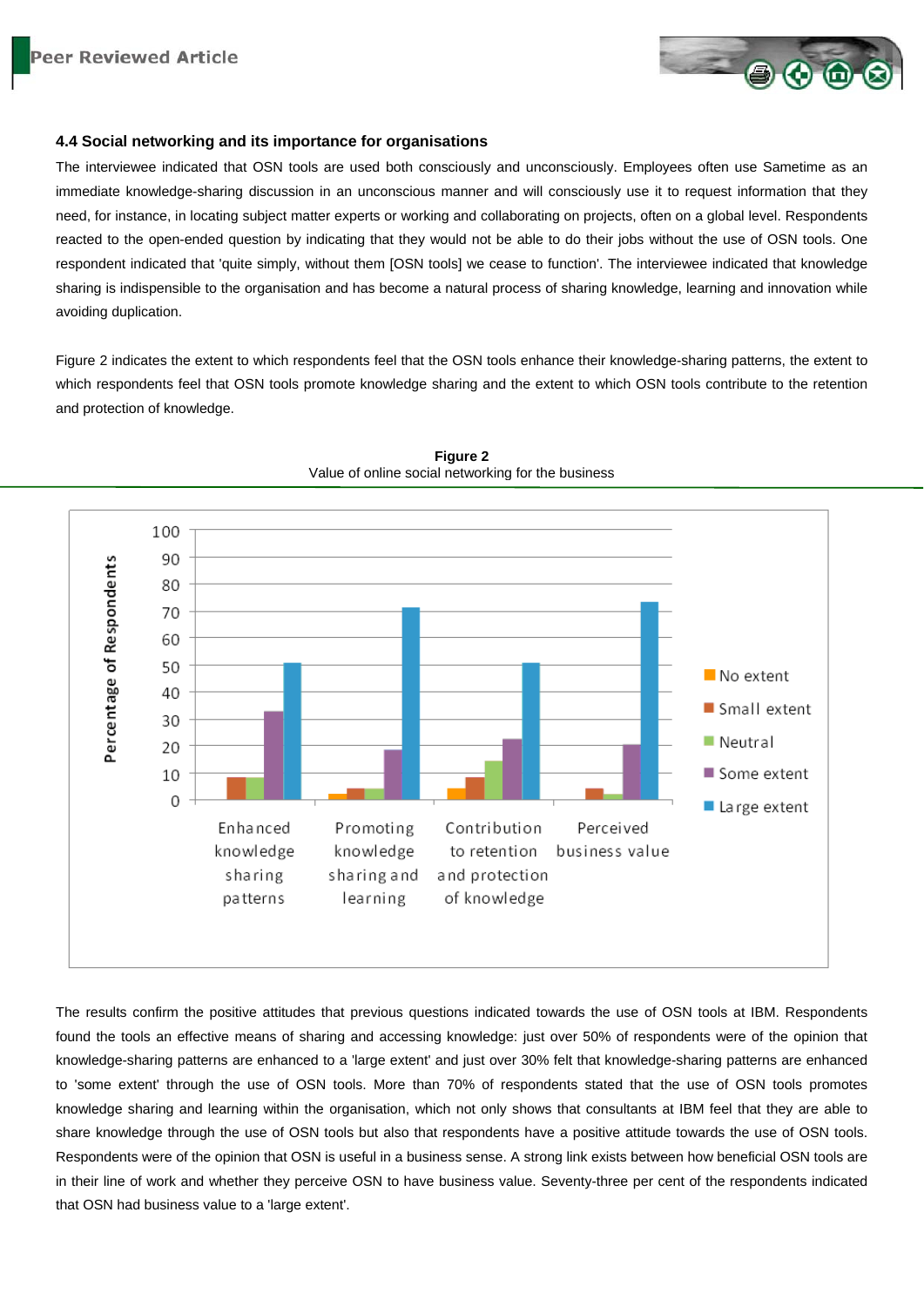

IBM is a globally integrated enterprise (GIE) and respondents were requested to indicate to what extent they thought IBM could operate as a GIE without the use of OSN tools. The combined results for 'no extent' and 'small extent' revealed that 78% of respondents held the opinion that IBM could not operate effectively as a GIE without the use of OSN tools, proving that IBM has developed a culture where knowledge sharing, and especially knowledge sharing using OSN tools, is promoted and the use of these tools has become a natural part of business for IBM consultants. IBM might be interested in investigating why 16% of the respondents believed that IBM could operate effectively as a GIE without OSN tools.

IBM therefore realises that its most important company asset is its employees. The company has developed a platform for them to express themselves and develop their knowledge, which in turn results in greater intellectual capital for the entire organisation. The literature points out that value creation in the dynamic knowledge economy is becoming increasingly reliant on the 'manipulation of information, knowledge, ideas, expertise and relationships which are collectively known as intellectual capital' (Van Zyl 2006:70). According to Liebowitz (2007:11), social networks serve as 'incubators' where new ideas can grow and later be turned into goods and services that will be sold for profit. Organisations that make use of social networks will quickly realise the benefits of employees sharing their ideas and collaborating with others through the use of these tools, as social networks play a vital role in the alignment of a number of disparate ideas within the organisation, improving the process of knowledge sharing and generation of new ideas (Liebowitz 2007:11).

## **4.5 Adoption of social networking in the workplace**

According to the interviewee 'there is no perception in IBM that the OSN tools are abused. Consultants in GBS have a very good work ethic and commitment to their jobs.' The interviewee further stated that because of IBM's open and honest communication policy throughout the company, there is very little that can be done 'on the sly' and that the mindset of employees when using the social networking tools is business-focused. OSN tools are reported to be useful in helping IBM employees deliver products and complete projects on time. Employees receive incentives in the form of points for their knowledge contributions and knowledge activities such as ratings from peer reviews, comments, downloads or views from the knowledge portal. Managers are informed of these points for knowledge activities which are considered in the annual performance assessment. Rewards such as better bonuses, free merchandise (Thank you! Programme), salary increments, promotions and global recognition in IBM incentivise employees to share knowledge. The interviewee indicated that consultants brand their expertise and market it in IBM, wanting to be the 'go to' person for a particular process or business sector. They want to share their knowledge and in many instances cannot do their work without sharing knowledge.

Many companies have not incorporated OSN tools into their organisations out of fear that the organisation's content and proprietary information will be shared with external parties, which could lead to the downfall of the organisation (McClure 2009:22). OSN tools are often based outside the company firewall, on browser-based applications on the Web. The threat of company information being leaked using these tools is too real for many employers and was stated as one of the reasons for hesitating to introduce OSN tools into the workplace (McClure 2009:22). In the case of IBM, all OSN tools are used in-house and located on a secure practitioner portal. In addition, administrative processes such as reminders to protect proprietary information and the signing of contracts annually to comply with IBM guidelines are used to manage the awareness of employees to avoid inadvertent disclosure of information at all times.

## **5 Conclusion**

Although the use of online social network (OSN) tools in the workplace is still not widely accepted, it is becoming an important and possibly unavoidable part of the business world. The study conducted at IBM has shown that the use of OSN tools is indeed an effective way of sharing knowledge and learning within the enterprise that can serve as an example for other organisations.

Employees in IBM's GBS division described how they cannot function without the use of social networking tools. Many of the respondents explained how they rely on OSN tools every day in order to do their jobs. Since the employees' contributions are effectively documented through the use of these tools, the organisation's intellectual capital can be harnessed as an organisational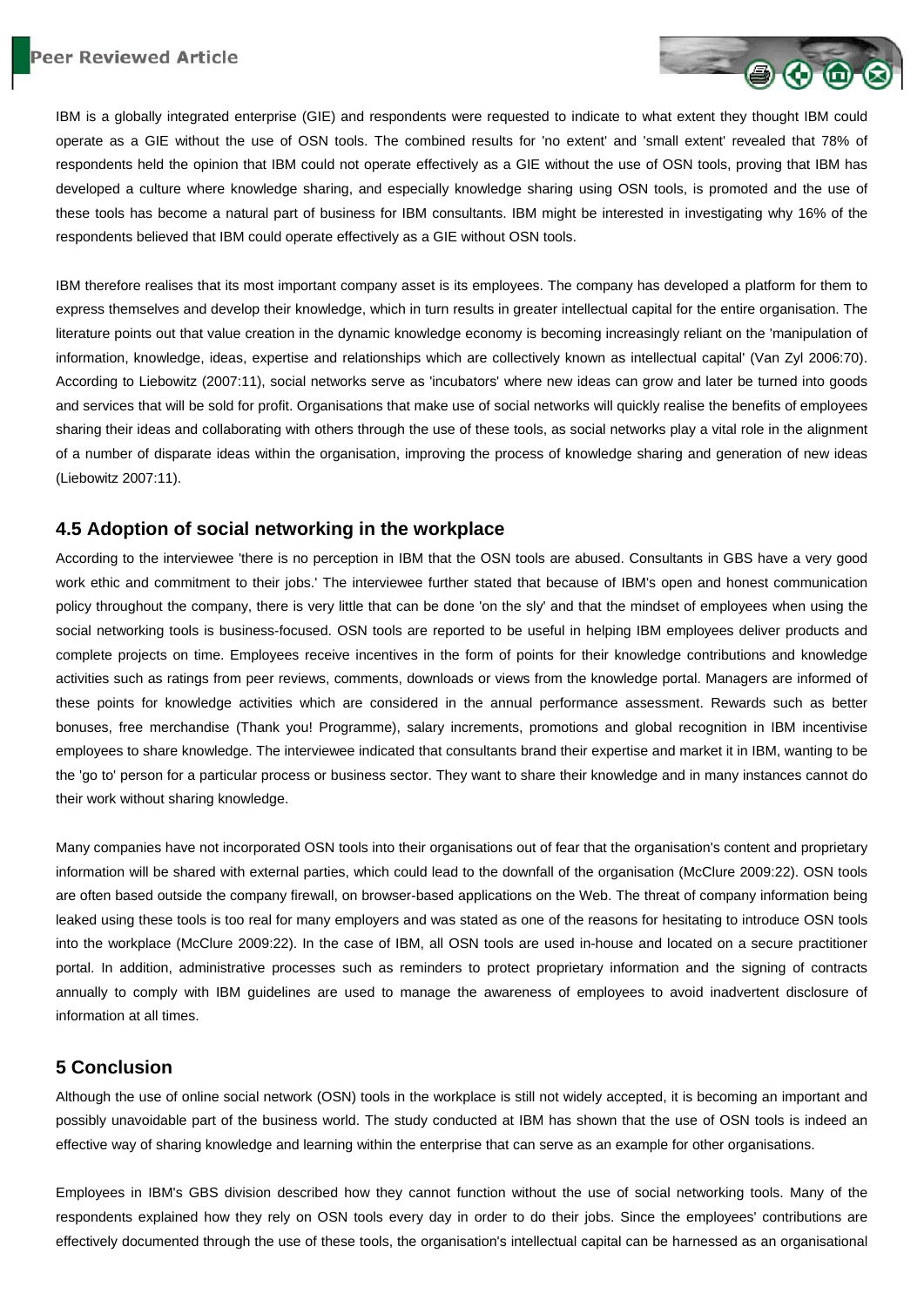

resource. IBM has consequently realised how important OSN is and how it enhances the effectiveness of knowledge sharing in the organisation. Almost seamless adoption of the technologies was possible because employees swiftly witnessed the benefits of OSN. Through a reward system that measures knowledge activities, both hesitant and enthusiastic employees received incentives to contribute.

The concern that many employers have about their company's private information being leaked or their employees wasting time by using the tools for social purposes reminds of the misconception when telephones were first introduced to every office desk and it was feared that they would be abused for personal purposes. The telephone has become an indispensible office tool. In a similar vein, respondents corroborated the acceptance of OSN tools to the point where they stated that they could not conceive themselves doing their work effectively without it.

With the correct management and awareness creation, individuals and organisations will sufficiently sensitise users to the effective use of OSN in a corporate setting. The study conducted at IBM has shown that OSN technologies can be applied effectively in an organisation. IBM, being an organisation from the information and communications technology industry, is probably likely to show greater acceptance of new technologies and it is not known how individuals in other industries will grapple and cope with new technologies. Further case study research is recommended in a variety of industries in order to identify and compare different types of organisations that have implemented the use of OSN technologies. The benefits and problems experienced by each can be identified to find applicable solutions where necessary. Keeping up with the tempo of change and managing resources amid the change could present itself as the real reason for resistance to embrace new technologies.

OSN has proved to be an effective platform where the individuals in the IBM enterprise know what it knows, use what it knows to its advantage and quickly know something new in order to be innovative and gain competitive advantage in a global economy driven by knowledge.

# **6 Acknowledgement**

Many thanks to Sharon van Biljon who balanced the academic views with a practitioner's input.

# **7 References**

Amidon, D.M., 1999, 'Knowledge innovation', viewed 17 October 2009, from http://www.entovation.com/innovation/knowinno.htm.

Brooking, A., 1996, *Intellectual capital*, Berkshire House, London.

| <b>Business</b>                                               | Dictionary, | 2009. | 'Innovation'. | viewed |  | October | 2009. | from |
|---------------------------------------------------------------|-------------|-------|---------------|--------|--|---------|-------|------|
| http://www.businessdictionary.com/definition/innovation.html. |             |       |               |        |  |         |       |      |

Choo, C.W., 1996, 'The knowing organization: how organizations use information to construct meaning, create knowledge and make decision', *International Journal of Information Management* 16(5), 329–340.

Chua, A., 2003, 'Knowledge sharing: a game people play', *Aslib Proceedings* 55(3),117–129.

Dines, D., 2008, 'IBM's strategy for taking social networking to the enterprise: an inside look at lotus connections'*,* viewed 12 May 2009, from http://download.boulder.ibm.com/ibmdl/pub/software/cn/web20/Wainhouse\_IBM\_Strategy.pdf.

Clarke, T., 2001, 'The knowledge economy', *Education and Training* 43(4/5), 189–196.

De Vos, A.S. (ed.), 2002, *Research at grass roots: for the social sciences and human service professions*, 2nd edn., Van Schaik, Pretoria.